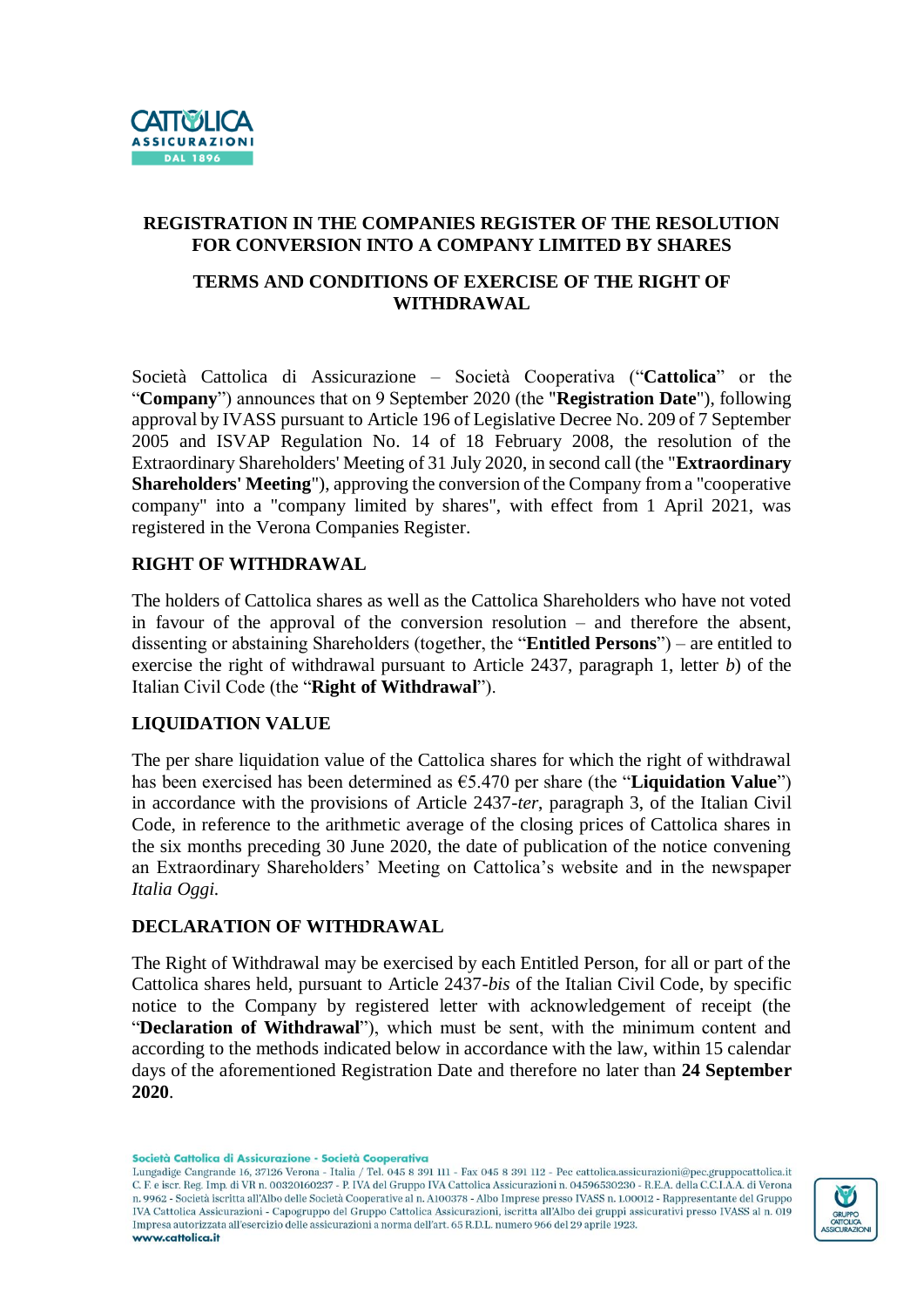

The Declaration of Withdrawal must be addressed to "Società Cattolica di Assicurazione – Società Cooperativa, Lungadige Cangrande 16 – 37126 Verona", for the attention of the "Servizio Soci" ("Shareholder Service"), and must be received in a sealed envelope externally labelled "**Exercise of the Right of Withdrawal**".

The Declaration of Withdrawal may, as the only alternative to the aforementioned registered letter with acknowledgement of receipt, be received by Certified Electronic Mail ("PEC"), provided that it is sent exclusively to the following certified electronic mail address of the Company: serviziosoci@pec.gruppocattolica.it.

The Declaration of Withdrawal will be irrevocable and must contain:

- (i) the personal details (name, surname, place and date of birth in the case of a natural person or company name and registered office in the case of a legal entity), the tax code of the Entitled Person exercising the right of withdrawal (the "**Withdrawing Person**"), the domicile (and, where possible, a telephone number) to which any communications relating to the withdrawal procedure should be addressed;
- (ii) the number of shares for which the Right of Withdrawal is being exercised (the "**Shares Subject to Withdrawal**");
- (iii) an indication of the intermediary with which the Shares Subject to Withdrawal are deposited.

In addition, the Withdrawing Person shall request, on penalty of inadmissibility of the exercise of the right of withdrawal, that the intermediary send Cattolica an appropriate notice, in the manner provided for by the applicable legal and regulatory provisions, (the "**Notice**"), certifying:

(a) the uninterrupted ownership, by the Withdrawing Person, of the Shares Subject to Withdrawal from before the opening of the session of the Extraordinary General Meeting until the date of exercise of the Right of Withdrawal;

(b) the absence of a pledge or other encumbrance on the Shares Subject to Withdrawal; otherwise, the Withdrawing Person shall transmit to the Company, by the same methods and at the same time as the Declaration of Withdrawal, as a condition for the admissibility thereof, a specific declaration by the pledgee or by the beneficiary of the other encumbrance on the Shares Subject to Withdrawal, whereby said party irrevocably and unconditionally consents to the liquidation of the Shares Subject to Withdrawal in accordance with the Withdrawing Person's instructions.

The above notices, declarations and certifications must also be provided by Withdrawing Persons holding any Catholic shares that have not yet been dematerialised. In such cases, they shall first deliver the certificates representing the Shares Subject to Withdrawal to an intermediary authorised for centralisation with Monte Titoli S.p.A. and request the issue of the relevant Notice for the exercise of the right of withdrawal.

The intermediary shall send the Notice by certified e-mail to the address serviziosoci@pec.gruppocattolica.it according to the instructions given by Cattolica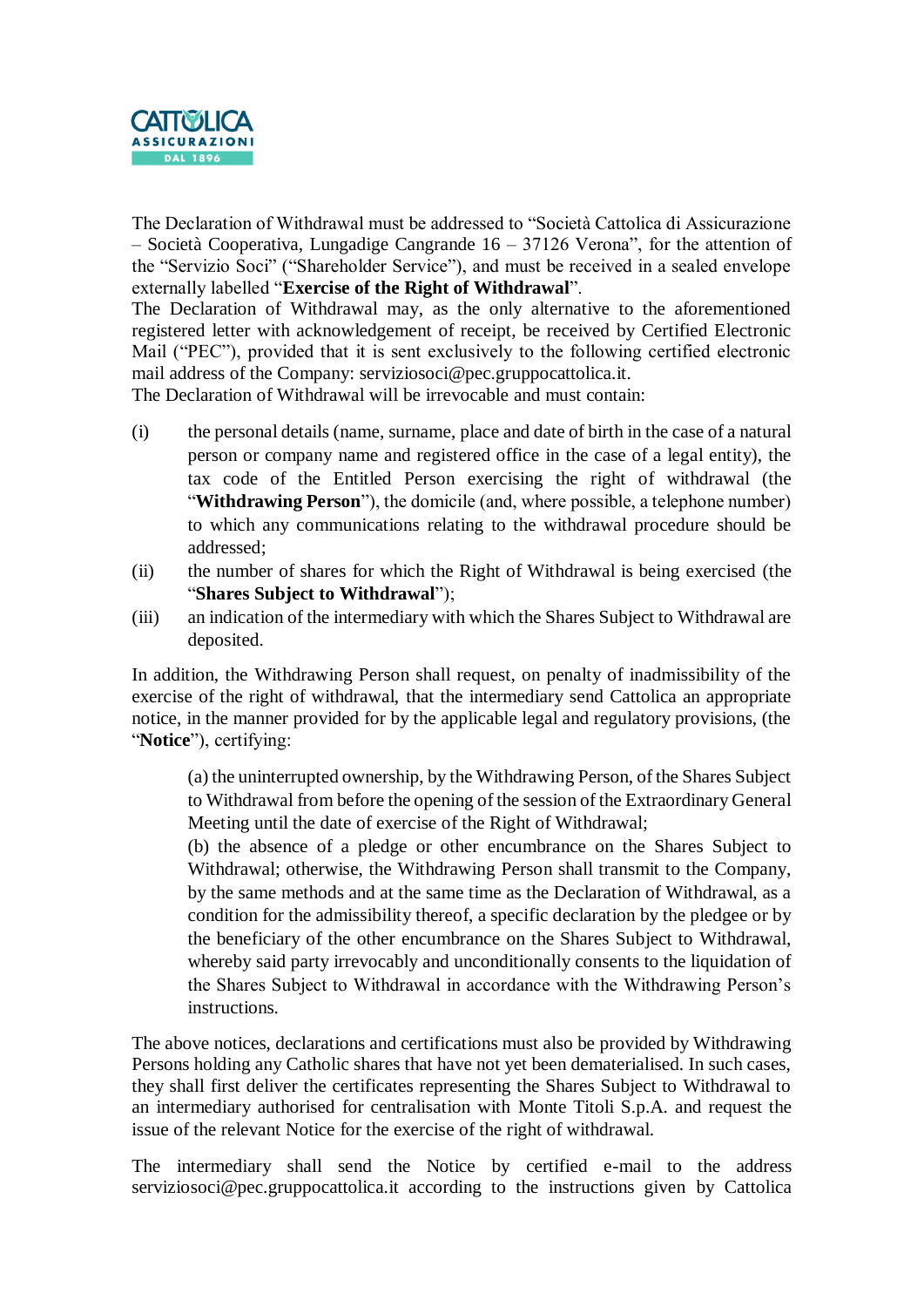

through Monte Titoli s.p.a. and shall render the Cattolica Shares Subject to Withdrawal unavailable until the conclusion of the liquidation procedure.

It is the responsibility of the Withdrawing Persons to ensure the completeness and correctness of the information contained in the Declaration of Withdrawal and to send the said Declaration to the Company by 24 September 2020, as indicated above and in accordance with the procedures described.

Declarations of Withdrawal sent after the said deadline or by methods other than those indicated above and/or without the necessary information and/or documents and/or not promptly accompanied by the Notice by the depositary intermediary will be disregarded.

# **UNAVAILABILITY OF SHARES SUBJECT TO WITHDRAWAL**

Pursuant to Article 2437-*bis*, paragraph 2, of the Italian Civil Code and applicable regulatory provisions, the issue of the Notice by the intermediary will be accompanied by the placement of a hold on the Shares Subject to Withdrawal by the said intermediary and the shares for which the Right of Withdrawal has been exercised will therefore be unavailable and unable to be transferred until the liquidation procedure has concluded.

# **LIQUIDATION PROCEDURE**

Pursuant to Article 2437-*quater* of the Italian Civil Code and the applicable regulatory provisions, if one or more Entitled Persons exercise the Right of Withdrawal, the liquidation procedure will be carried out as follows.

The validity and hence the implementation of the conversion resolution are subject to the condition that the number of shares subject to exercise of the Right of Withdrawal may not exceed the limit of 20% minus one share of the total shares issued by the Company and therefore representing the total share capital on the date of the conversion resolution. The Company may in any case waive the above condition within 30 days of the end of the withdrawal period.

The liquidation procedure is therefore subject to the above condition, of which Cattolica will provide prompt notice.

## **A. Option Offer**

The Shares Subject to Withdrawal will first be offered on option to holders of Cattolica shares who have not exercised the Right of Withdrawal, in proportion to the number of Cattolica shares they hold (the "**Option Offer**").

A period of no fewer than 30 days from the date of filing of the Option Offer with the Verona Companies Register will be granted for the exercise of option rights. Provided that they simultaneously so request, those who exercise their option rights will be granted a right of pre-emption for the purchase of any Shares Subject to Withdrawal for which the option rights remain unexercised. If the number of shares for which pre-emption is requested exceeds the number of shares for which the rights remain unexercised following the Option Offer, the said shares will be allocated to all those who have so requested in proportion to the number of shares held by each.